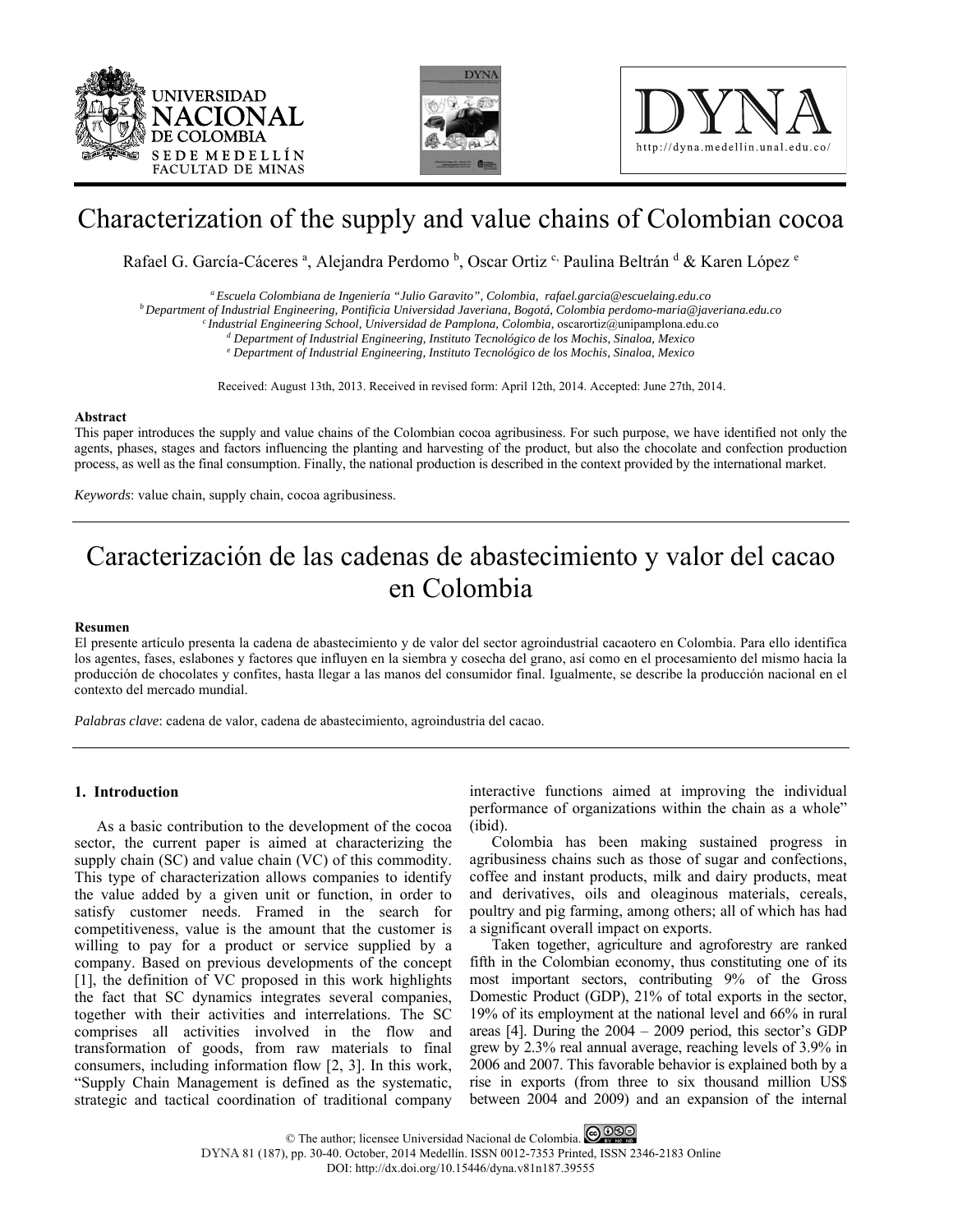$\mathbf T$ 

market [5]. In addition, the Cocoa Market Review 2012 foresees a 100,000 tonne deficit, the satisfaction of which constitutes a good business opportunity.

The importance of this supply chain in Colombia lies on its economic and social impact, since cocoa (Theobroma cacao L.) is grown by approximately 25,000 families, 90% of production being carried out by smallholders [4]. Yet, the export potential is just marginal, as far it is only accounted for by the few producers that are able to fulfill certification requirements such as those of Good Agricultural Practices (GAP) and Rainforest Alliance, among others. The 2012 - 2021 National Cocoa Plan [4] contemplates the modernization of 130 thousand hectares by a transition in which the old and less productive plants are substituted by the so called clones in order to guarantee the productivity of world quality cocoa. In general, the efforts of the farmers, the National Government and international agribusiness development entities have made cocoa a good alternative for illegal crop substitution.

Therefore, the current paper is structured as follows. First, a literature review is presented, followed by the identification of the agents and interactions involved in this chain and of the product flow and value adding processes at each step. Finally, upon discussing the data, we draw conclusions and highlight future challenges. The particular value of the current contribution lies on its contextualizing the gray literature on the topic, complemented by information obtained through interviews with different agents of the SC.

### **2. Background**

A series of different standpoints, namely strategic [6] marketing [7], and supply chain management [8] have clearly recognized how the competitive development of organizations is strongly affected by the way they interact to exchange goods and services. In this sense, the supply chain structure has a two-fold effect, comprising both cost reduction [9, 10] and generation of added value [10].

The work of [11] focuses on the cost performance of the SC, taking into account final customer delivery times under a centralized administration and integrating the performance level of the SC into its quality management processes.

For its part, the contribution of [12] analyzes the modularization of the SC's processes, which allows increased flexibility. This is usually done when very similar products change their form after assembly, or when the chain incorporates outsourcing and postponement, which means that the products differentiate more and more as they approach the final consumer. This allows reducing uncertainty in the predictions about the operation of the chain, thus improving the overall performance of the company. These authors state that low input modularization levels are associated to vertically integrated supply chains; while the opposite case corresponds to SCs with elevated levels of decentralization through outsourcing. On the other hand, elevated output postponement indicates a make-toorder SC environment in which the products differentiate towards the last stages of the process; whereas low postponement levels identify a make-to-stock environment in which demand satisfaction is guaranteed through abundant inventories.

| Table 1.                                                 |  |
|----------------------------------------------------------|--|
| Summary of works dealing with Colombian agribusiness SCs |  |

| Reference       | Methodology                                                                                                             |
|-----------------|-------------------------------------------------------------------------------------------------------------------------|
| $[15]$          | Based on [16] and [17], agents, associated product flow and<br>their interactions are defined.                          |
| [18]            | Based on [19], this work characterizes relationships within<br>the supply chain through its central logistic functions: |
|                 | Procurement – Production – Distribution, which<br>are                                                                   |
|                 | performed by its different actors.                                                                                      |
| $[20]$ , $[21]$ | Based on methodology by [18], these works are featured by:                                                              |
| and $[22]$      | 1. Identification of quantitative and qualitative variables                                                             |
|                 | affecting the SC.                                                                                                       |
|                 | 2. Identification of decisions featuring SCs in general and                                                             |
|                 | specifically agribusiness SCs.                                                                                          |
|                 | 3. Description of the oil palm SC phases and of the cropping,                                                           |
|                 | harvest, transport, storage and stocking processes.                                                                     |
| [23]            | Methodology is based on defining SC phases according to the                                                             |
|                 | stages of the productive process, namely the primary, trading                                                           |
|                 | and industrial ones.                                                                                                    |
| [24]            | This method consists not only in identifying the network of                                                             |
|                 | socio-economic actors that interact to take cocoa intermediate                                                          |
|                 | industrial products to international markets, but also in                                                               |
|                 | determining the phases of this productive chain.                                                                        |

Source: The authors

In turn, [13] take an Activity-Based-Cost (ABC) approach to Supply Chain Management (SCM), taking into consideration monetary expense and value appreciation on the part of the client, and proposing production volume improvements according to costs, by identifying value adding activities and eliminating those that reduce or do not add any value to the process. Featuring a cause-effect relation between costs and demand, this approach is based on identifying those processes that promote a better performance in the organization, thus allowing a complete control of production and manufacturing costs and of the company's general expenses.

In the study conducted by [14], time is considered to be a SC performance measure that allows the identification of those activities which do not generate any value within the chain, together with their associated costs, finally integrated into the total costs of the system. This facilitates identifying the relation between time and cost within SC processes, as well as the adequate combination of both parameters when it comes to decision-making.

As to SC characterization [15,18, 20–22] it has been mainly oriented to agribusiness, namely biodiesel, oil palm upstream and middlestream phases and, specifically regarding cocoa, the performance of its different SCs from 2003 to 2012 (Table 1). In addition, we researched general market aspects and the position of Colombia in the international context.

### **3. Methodology**

Inspired by Stone [16,17], we followed the methodology detailed in [15-22, 18], which is apparently the only one developed so far to characterize SCs. It has been frequently used in agribusiness SCs such as those of coffee and oil palm, which facilitates future comparisons between Colombian agribusiness SCs. Hence, the method in question comprises the following steps: 0. Providing the local and global contexts of the studied SC. 1. Determining and describing its links and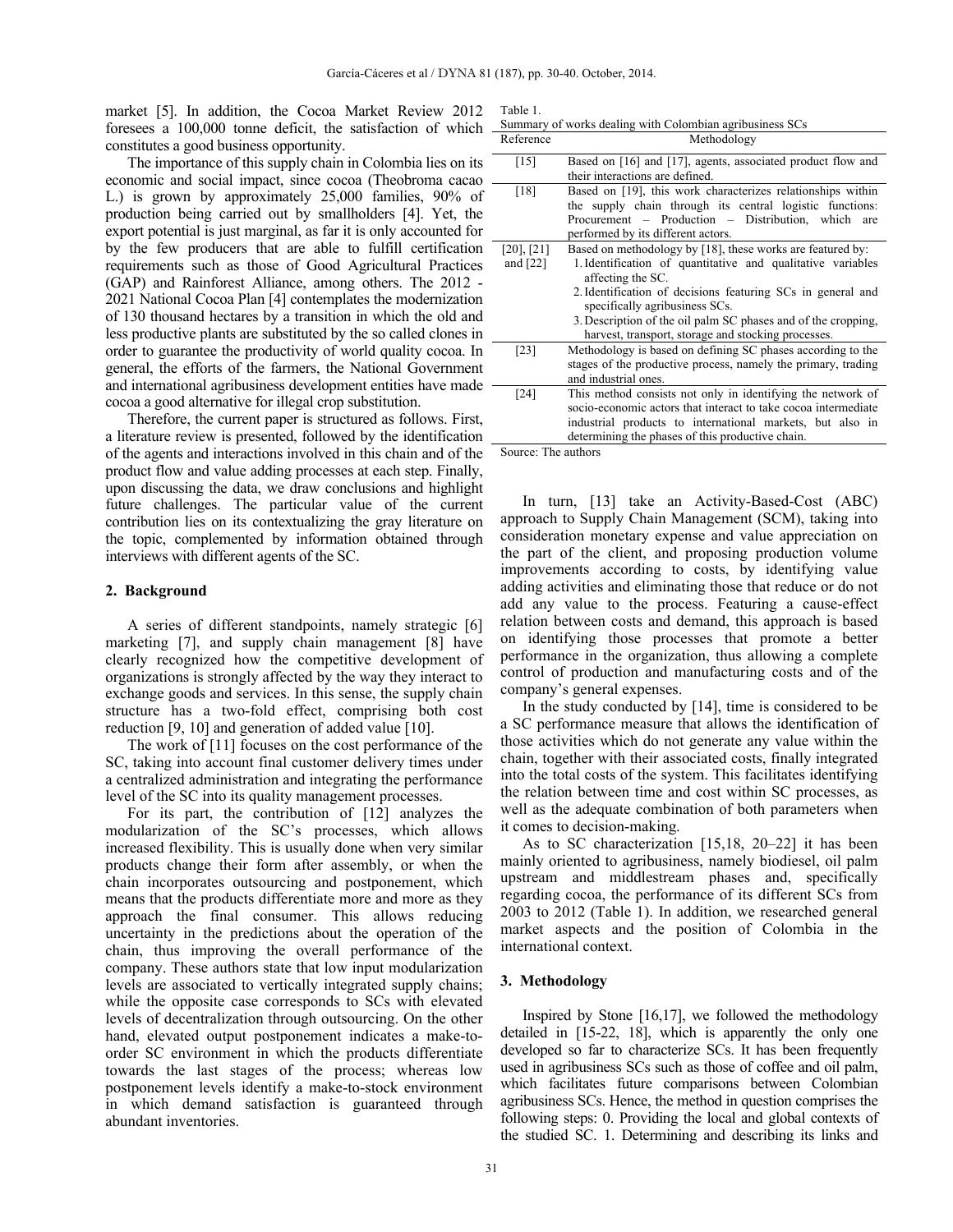stages. 2. Describing the value added by the chain's agents and links. 3. Describing performance specificities. 4. Diagnose and conclusion about the SC. This methodology does not include data collection specific procedures, which is understandable if we take into account that SC characterization requires both primary and secondary information that, in turn, demands a broad and diverse series of procedures. In the current work we maximized the information available in the literature, which we complemented with primary information obtained through 29 interviews with key actors of the SC, namely personnel from FEDECACAO, cocoa growers, and agents from the chocolate industry, among others. The interviewed organizations are detailed under "acknowledgments".

# *3.1. Global and national markets*

The International Cocoa Organization presents statistical data on the major cocoa importing and exporting countries along a yearly production cycle which, in Colombia, goes from October 1st to September 30 [25]. Cocoa is mainly cultivated in Western Africa, Central America, South America and Asia. Colombia is the fourth Latin American producer after Brazil, Ecuador and the Dominican Republic, as it can be seen in the following Table 2.

Currently, Colombian cocoa plantations cover an area of 147,000 ha with a domestic production of 36,118.10 tonnes harvested from common, hybrid and cloned trees. As it can be observed in Table 3, the department of Santander accounts for half the national production (mainly through common germplasm), while the rest is broadly distributed over the country.

| ۹<br>×<br>۰. |  |  |  |
|--------------|--|--|--|
|--------------|--|--|--|

Cocoa world production.

|                         | Cocoa bean production by countries (2005/2010) |         |         |         |         |         |                 |
|-------------------------|------------------------------------------------|---------|---------|---------|---------|---------|-----------------|
|                         | Thousands of tons                              |         |         |         |         | 2005-   |                 |
| No.                     |                                                | 2005/06 | 2006/07 | 2007/08 | 2008/09 | 2009/10 | 2010<br>Average |
| 1                       | Ivory<br>coast                                 | 1,407.8 | 1,229.3 | 1,382.4 | 1,223.2 | 1,190   | 1,286.54        |
| $\overline{c}$          | Ghana                                          | 740.5   | 614.5   | 729     | 662.4   | 645     | 678.28          |
| 3                       | Nigeria                                        | 210     | 220     | 230     | 250     | 260     | 234             |
| $\overline{4}$          | Other<br>countries                             | 297     | 302.6   | 351.3   | 384.6   | 374     | 341.9           |
|                         | Total Africa:                                  | 2,655.3 | 2,366.4 | 2,692.7 | 2,520.2 | 2,469   | 2,540.72        |
| $\mathbf{1}$            | <b>Brazil</b>                                  | 161.6   | 126.2   | 170.5   | 157     | 150     | 153.06          |
| 2                       | Ecuador                                        | 117.5   | 123.5   | 27.5    | 130     | 140     | 107.7           |
| $\overline{\mathbf{3}}$ | Dominican<br>Republic                          | 45.9    | 42.2    | 45.3    | 55      | 55      | 48.68           |
| $\overline{4}$          | Colombia                                       | 36.8    | 29.6    | 27.4    | 35.5    | 40.5    | 33.96           |
| 5                       | Other<br>countries                             | 99.4    | 101.1   | 94.5    | 105.4   | 104.8   | 101.04          |
|                         | Total America:                                 | 461.2   | 422.6   | 365.2   | 482.9   | 490.3   | 444.44          |
| 1                       | Indonesia                                      | 585     | 545     | 485     | 490     | 525     | 526             |
| 2                       | New<br>Guinea                                  | 51.1    | 49.3    | 51.5    | 51      | 57      | 51.98           |
| 3                       | Other<br>countries                             | 58.1    | 56      | 54.3    | 48.5    | 47      | 52.78           |
|                         | Total Asia and<br>Oceania:                     | 694.2   | 650.3   | 590.8   | 589.5   | 629     | 630.76          |
|                         | <b>WORLDWIDE</b><br>TOTAL:                     | 3,810.7 | 3,439.3 | 3,648.7 | 3,592.6 | 3,588   | 3,615.92        |

Table 3.

| Cocoa production zones |  |
|------------------------|--|
|                        |  |

| Cocoa production   | National production | Production (tons) |
|--------------------|---------------------|-------------------|
| zones              | $(\%)$              |                   |
| Santander          | 47.8                | 17,272.1          |
| Norte de Santander | 3.7                 | 1,338.57          |
| Antioquia          | 5.6                 | 2,029.68          |
| Nariño             | 5                   | 1,795.38          |
| Arauca             | 11                  | 3,967.42          |
| Huila              | 8.3                 | 3,009.01          |
| Caldas             | 1.3                 | 491.37            |
| Cundinamarca       | 1.5                 | 550.73            |
| Valle              | 1.3                 | 451.78            |
| Tolima             | 5.7                 | 2,059.32          |
| Meta               | 1.9                 | 676.36            |
| Cesar              | 2.4                 | 881.91            |
| Risaralda          | 0.7                 | 237.94            |
| Others             | 3.8                 | 1,356.53          |

Source: Federación Nacional de Cacaoteros. FEDECACAO, 2007, [26]

Cocoa production in Colombia is generally featured by several decade old, hybrid material plantations with low planting densities (600 to 700 trees per hectare) [27] and low technological levels, all of which considerably hampers productivity and competitiveness (Ministry of Agriculture and Rural Development - MADR, 2010).

CORPOICA, FEDECACAO and the MADR [28] conducted a zoning study on land suitability for cocoa cropping, which estimated that in Colombia there are 2 million ha very suitable for cocoa production (2003). Of this area, 662,669 ha have no restrictions (they do not require any soil adjustment for cultivation) and 1.3 million present moderate restrictions.

Table 4.

|       |  |  | Cocoa clones recommended for the different Colombian agro-ecological |
|-------|--|--|----------------------------------------------------------------------|
| zones |  |  |                                                                      |

|                           | RECOMMENDED CLONES BY AGRO-ECOLOGICAL ZONES |            |     |    |    |
|---------------------------|---------------------------------------------|------------|-----|----|----|
| $\mathrm{N}^{\mathrm{o}}$ | Clones                                      | <b>TRF</b> | DIV | AZ | MS |
| 1                         | <b>THS-565</b>                              | X          | X   | X  | X  |
| $\overline{c}$            | $ICS-1$                                     | X          | X   | X  | X  |
| 3                         | $ICS-39$                                    |            | X   | X  | X  |
| $\overline{4}$            | $ICS-40$                                    |            |     | X  | X  |
| 5                         | $ICS-60$                                    | X          | X   | X  | X  |
| 6                         | $ICS-95$                                    | X          | X   | X  | X  |
| 7                         | IMC-67                                      | X          | X   | X  | X  |
| 8                         | $MON-1$                                     | X          |     |    |    |
| 9                         | <b>TSA-644</b>                              |            | X   | X  |    |
| 10                        | EET-8                                       |            |     |    | X  |
| 11                        | <b>EET-96</b>                               |            | X   |    |    |
| 12                        | <b>EET-400</b>                              |            | X   |    |    |
| 13                        | $CCN-51$                                    | X          | X   | X  | X  |
| 14                        | $CAP-34$                                    |            |     |    | X  |
| 15                        | UF-613                                      |            |     |    | X  |
| 16                        | FLE-3                                       |            |     |    | X  |
| 17                        | $SCC-61$                                    |            |     |    | X  |
| 18                        | <b>FSA-11</b>                               | X          |     |    |    |
| 19                        | <b>FSA-12</b>                               | X          |     |    |    |
| 20                        | FAR-5                                       | X          |     |    |    |
| 21                        | FTA-1                                       | X          |     |    |    |
| 22                        | FTA-2                                       | X          |     |    |    |

MS: Mountains of Santander, TRF: Tropical Rain Forest, DIV: Dry Interandean Valley, AZ: Andean Zone or Low marginal coffee zone: Great Caldas, Southwestern Antioquia and Northern Tolima. Source: Pinzón-Useche & Rojas-Ardila, 2007, [29]

Source: International Cocoa Organization, 2012, [25]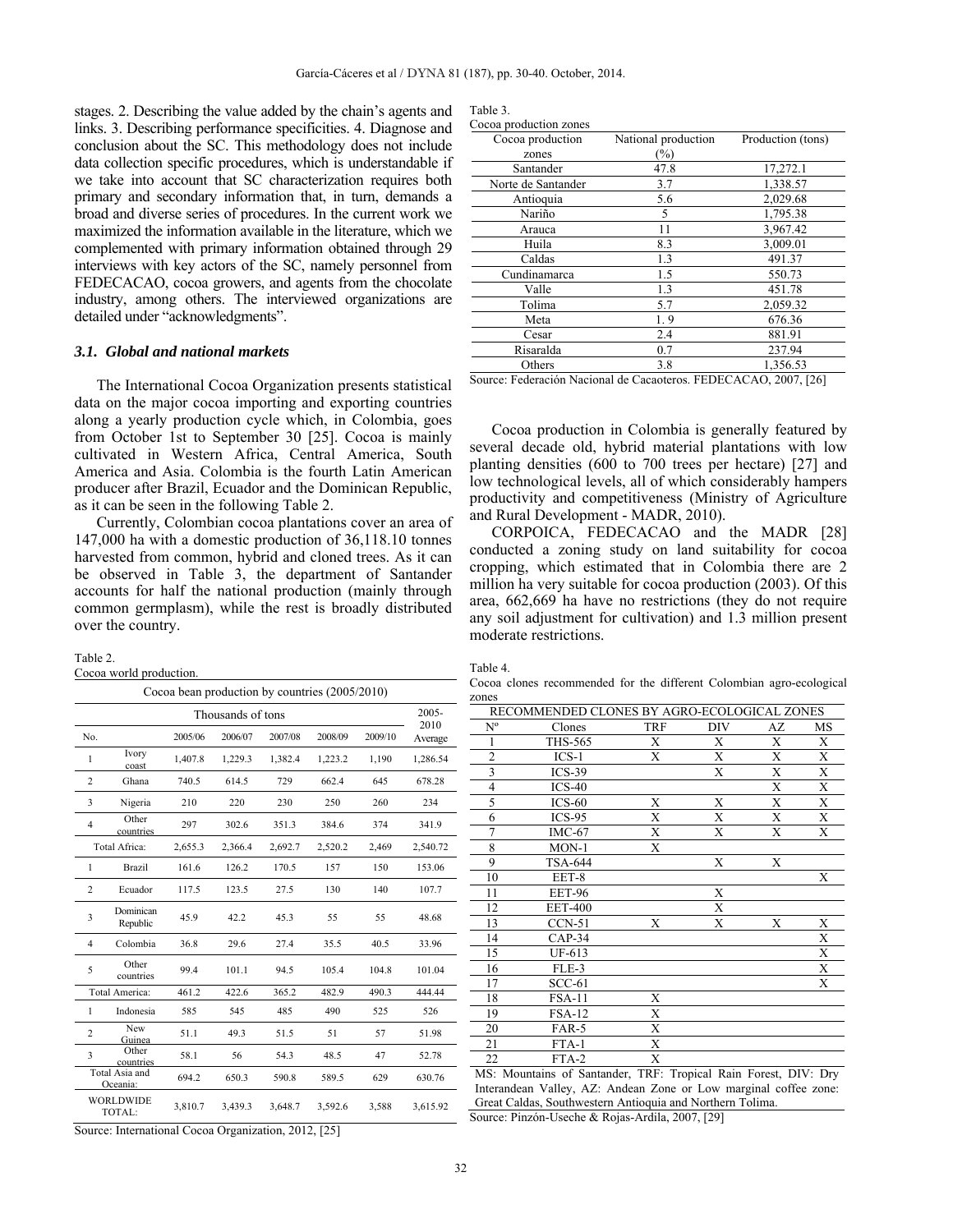A recent study on the cocoa SC [23] reports that the Colombian production is completely absorbed by the national chocolate industry, which pays lower prices than international markets. Nevertheless, this industry has had to import part of their raw material because the national production has been decreasing lately, mainly because of a) low grain local price, which leads the farmers to quit plantation improvement processes and simply assume a harvesting attitude; and b) the growing attack of the crop by pests and diseases, in turn associated with poorly trained personnel in charge of technology transfer, finally resulting in the hindrance of necessary productive increases.

Productivity drop is expressed through lesser yields in areas where the crop has not been traditionally grown and

through the aging of plantations in the most suitable areas, thus determining the need to import the product in order to supply local market requirements. This situation takes place in spite of the availability of adequate clones (Table 4), and probably due to lack of adequate promotion strategies.

# *3.2. Characterization of the Colombian cocoa supply chain*

Cocoa beans are the major raw material for the confectionery, chocolate, cosmetic and pharmaceutical industries. The characterization of this SC goes from agricultural supply providers to final consumers [28].



Figure 1. Characterization of the Colombian cocoa supply chain. Source: Castellanos, et al, 2007, [28]

According to its industrial process, this SC is divided in three phases: Upstream, Middlestream and Downstream. Comprising plantation set up, maintenance and harvest, the Upstream phase groups all farmers, land owners and supply manufacturers. Middlestream consists in grain commercialization both at the national and international levels, from the moment it is bought by wholesalers to its selling to the

factories. Finally, the Downstream phase covers the industrial processing of the beans to obtain liquors, pasta, cocoa butter, cocoa powder, and chocolates and confections containing chocolate, all of which is carried out by the cocoa processing and chocolate industries, as well as by those producing confections containing chocolate. Fig. 2 illustrates the cocoa SC from cropping to final consumption.



Figure 2. Links of the cocoa supply chain Source: Source: Adapted from Espinal, et al, 2005, [23]

#### 3.2.1. Upstream

After harvest, which is carried out with pruning scissors, the cocoa beans are extracted from the pod, which is commonly known as *mazorca* in Colombia. Next, the beans

undergo a post-harvest process known as *beneficio*, after which they are ready to be commercialized for industrial transformation purposes that depend on market needs. The stages of the upstream phase are detailed in Table 5: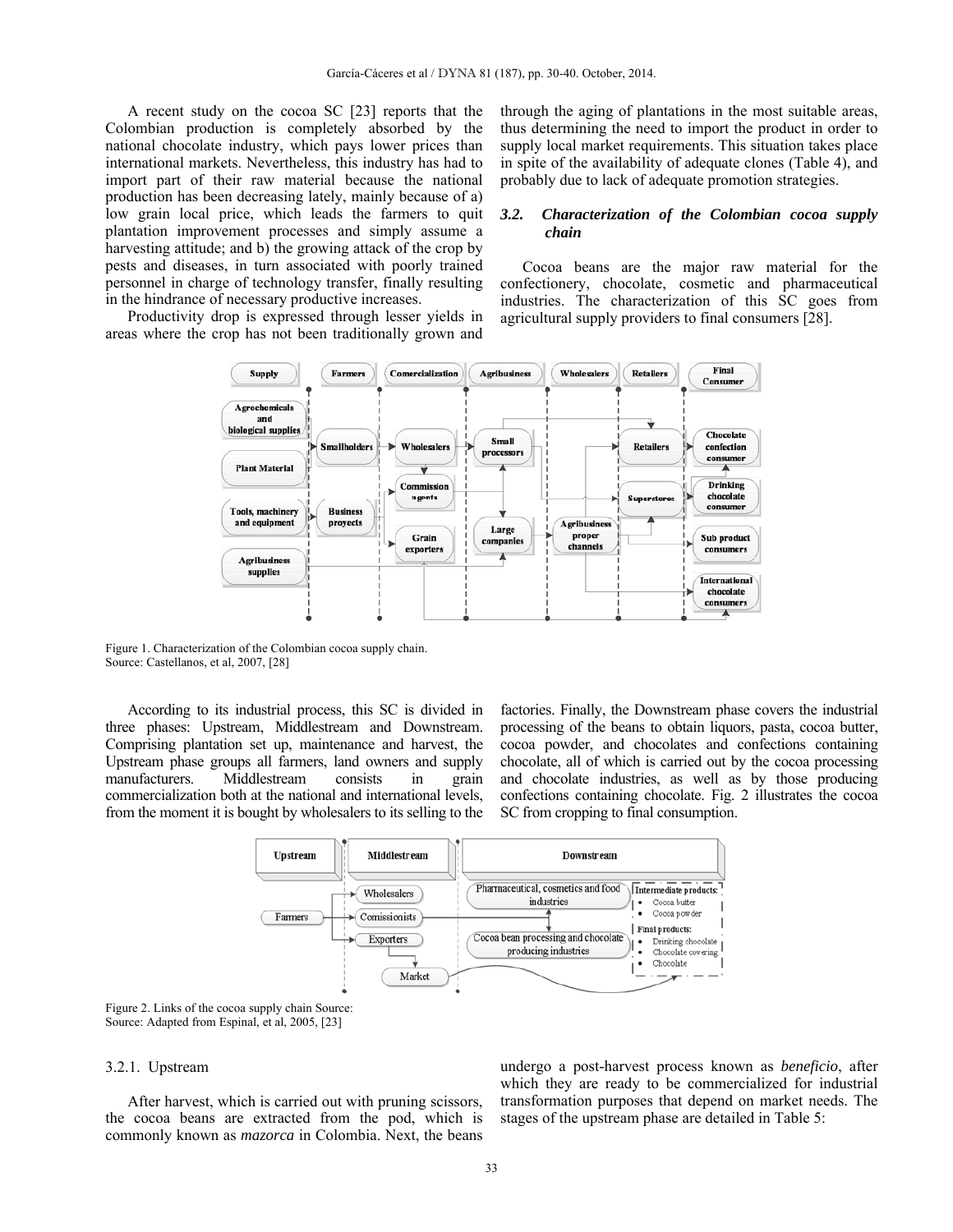| Table 5.                   |                                                                                                                                                                                                                                                                                                                                                                                                                                                                                                                                                                                                                                                                                                                                                                                                                                                                                                                                                                                                                                                                                                                                                                                                                                                                                                                                                                                                                               |  |  |  |  |
|----------------------------|-------------------------------------------------------------------------------------------------------------------------------------------------------------------------------------------------------------------------------------------------------------------------------------------------------------------------------------------------------------------------------------------------------------------------------------------------------------------------------------------------------------------------------------------------------------------------------------------------------------------------------------------------------------------------------------------------------------------------------------------------------------------------------------------------------------------------------------------------------------------------------------------------------------------------------------------------------------------------------------------------------------------------------------------------------------------------------------------------------------------------------------------------------------------------------------------------------------------------------------------------------------------------------------------------------------------------------------------------------------------------------------------------------------------------------|--|--|--|--|
| Upstream stages            |                                                                                                                                                                                                                                                                                                                                                                                                                                                                                                                                                                                                                                                                                                                                                                                                                                                                                                                                                                                                                                                                                                                                                                                                                                                                                                                                                                                                                               |  |  |  |  |
| <b>STAGES</b>              | <b>DESCRIPTION</b>                                                                                                                                                                                                                                                                                                                                                                                                                                                                                                                                                                                                                                                                                                                                                                                                                                                                                                                                                                                                                                                                                                                                                                                                                                                                                                                                                                                                            |  |  |  |  |
| Land<br>selection:         | Optimum crop growth soil conditions should be sought. A<br>series of factors must be taken into consideration, namely<br>climate (temperature should range between 22 and 30 °C;<br>precipitation between 1,500 and 2,500 mm well distributed<br>along the year so as to guarantee a minimum of 120 mm per<br>month), altitude (up to 1,200 m. asl), and the following<br>physical and chemical soil properties: deep loose conditions,<br>good water drainage and retention, and adequate Potassium<br>(K), Phosphorus (P), Nitrogen (N), Magnesium (Mg),<br>Calcium (Ca), Sulphur (S), Zinc (Zn), Nickel (Ni), Cobalt<br>Boron (Bo), Iron (Fe) and Molybdenum<br>(Co).<br>(Mo)<br>$levels[30]$ .                                                                                                                                                                                                                                                                                                                                                                                                                                                                                                                                                                                                                                                                                                                            |  |  |  |  |
| Soil<br>preparation:       | This process starts by clearing up the plot from preexisting<br>vegetation, which<br>shall<br>be replaced by the cocoa<br>and<br>accompanying shade trees. The residues of this vegetation should<br>ideally be decomposed in situ, since they improve soil quality.<br>Next, the cocoa plant sites (and then the shade tree ones) are<br>preliminarily located by stabbing "witness" sticks in a triangular<br>pattern to provide uniform spacing between trees. Usually planted<br>first, the shade trees take approximately six months to grow, during<br>which parallel nursery processes are conducted, namely cocoa seed<br>sowing and plantlet protection against pests and diseases. Each<br>seed is put into a plastic bag, planted at a three cm depth, and then<br>covered with at least two cm of soil. Both the underneath and<br>covering substrates must be watered and fertilized. There, the<br>plantlets must remain under strict surveillance since the moment of<br>seed sowing and until their transplant to the field [30].<br>While the shade trees are growing in the field, the holes for the<br>plants must be dug (reaching dimensions<br>cocoa<br>of<br>approximately 40 by 40 cm) [30] and amended with one pound<br>of organic manure. The cocoa tree starts producing by the age<br>of 24 months, during which the farmer obtains income from<br>transitory crops such as cassava or plantain. |  |  |  |  |
| Weeding<br>and<br>pruning: | The rooted area around the growing cocoa trees has to be<br>protected from weeds for a period of two years, after<br>which the first pods are obtained. Both these and the<br>shade trees must undergo formation pruning to prevent not<br>only inadequate crown orientation or shaping, but also the<br>covering of the crop by the shade trees, which results in<br>delayed growth. Pruning must be done twice a year. The<br>first one is the main pruning, while the second one is                                                                                                                                                                                                                                                                                                                                                                                                                                                                                                                                                                                                                                                                                                                                                                                                                                                                                                                                        |  |  |  |  |

then, this stages antecedes the culling of remnants. Pest and disease control: The most common insect plague is Monalonion dissimulatum, whose attack on the cocoa fruit is associated to excessive shading and is controlled manually or chemically. Witches' broom disease and frosty pod rot, caused by Moniliophthora perniciosa and Moniliophthora roreri, respectively, are the most common diseases attacking cocoa. For this reason, farmers ought to check the plantation and remove the damaged pods once a week. Twice a year, they clean the trees from the parts affected by the witches' broom disease. It is worth noting that these are lifelong controls.

known as central pruning. Both processes start with the highest branches, which are followed by the lateral ones;

Harvest: The gathering process only takes into account ripe and healthy (i.e., disease free) fruits, which are identified through variety specific external color and appearance and must be cut from the tree with pruning scissors (never plucked down). The main flowering period takes place between June and July, while the second flowering, which is less abundant, corresponds to September and October. Fruit ripening takes from four to six months, depending on altitude and temperature. Hence, the first harvest takes place from October to November, while the second one comes between March and April. Fruit gathering can be done on a weekly basis, depending on available labor. As to disease control, a disinfectant is applied on the fruit pedicel after it has been cut. The harvesting tools are also disinfected when the process moves from one tree to another [30].

| Pod      | The pods are initially separated in groups, leaving aside those      |
|----------|----------------------------------------------------------------------|
| opening: | that are not at the adequate ripening point, as well as the          |
|          | diseased ones, which are destroyed and buried in the field. The      |
|          | resulting fruit piles are placed in a plot in the field to render an |
|          | easier splitting later on, which can be carried out manually or      |
|          | mechanically. The fruit shells are also piled up for them to         |
|          | undergo decomposition and turn into organic fertilizer, which is     |
|          | later applied to the plantation.                                     |
|          |                                                                      |

| Shelling: | Once opened, the pods are scooped out in order to get the seeds |
|-----------|-----------------------------------------------------------------|
|           | and take them to the post-harvest process.                      |

Source: The authors

Table 6 details the steps of the post-harvest process.

| Table 6.     |
|--------------|
| Post-harvest |

| Post-harvest process steps |                                                                                                                                                                                                                                                                                                                                                                                                                                                                                                                                                                                                                                                                                                                                                                                                                                        |  |
|----------------------------|----------------------------------------------------------------------------------------------------------------------------------------------------------------------------------------------------------------------------------------------------------------------------------------------------------------------------------------------------------------------------------------------------------------------------------------------------------------------------------------------------------------------------------------------------------------------------------------------------------------------------------------------------------------------------------------------------------------------------------------------------------------------------------------------------------------------------------------|--|
| <b>STAGES</b>              | <b>DESCRIPTION</b>                                                                                                                                                                                                                                                                                                                                                                                                                                                                                                                                                                                                                                                                                                                                                                                                                     |  |
| Fermentation:              | This step confers the product its characteristic taste and<br>aroma. The grains are stored in a ventilated place and<br>covered with leaves for five days, which allows bacteria and<br>yeasts to grow on the grain. When this process fails,<br>ordinary cocoa is obtained. Well fermented cocoa is<br>featured by a swollen, dark brown, easily breakable bean<br>releasing a pleasant aroma and offering a bitter taste.<br>During fermentation, the beans must be put in wooden<br>boxes with lateral and bottom holes (at 10 to 15 centimeters<br>above the ground) to allow the resulting liquids an easy<br>drainage. These boxes should be kept in a sheltered and<br>warm place protected from cold breeze. This warm,<br>constant temperature is essential to guarantee a complete<br>and uniform fermentation process [30]. |  |
| Washing:                   | Although fermentation usually eliminates all fruit pulp, the<br>beans must be washed to eliminate any possible remnant.                                                                                                                                                                                                                                                                                                                                                                                                                                                                                                                                                                                                                                                                                                                |  |
| Drying:                    | During this step, the product loses any moisture excess. It<br>can be carried out by exposing the beans to sunlight on<br>structures such as drying greenhouses, "cocoa houses", or<br>simply drying yards. Just as well, it can be done artificially<br>in mechanical stoves or dryers which pass a warm air<br>current through the cocoa mass.                                                                                                                                                                                                                                                                                                                                                                                                                                                                                       |  |
| Selection:                 | This process eliminates impurities such as soil particles and<br>moldy or broken beans, among others. It can be done<br>manually or by passing the grain through a series of sieves<br>while blowing hot air to eliminate the residues.                                                                                                                                                                                                                                                                                                                                                                                                                                                                                                                                                                                                |  |

Source: The authors

#### 3.2.2. Middlestream

This phase includes the commercialization of the product from wholesalers to commission agents, who act as quality inspectors by checking the grain for its necessary aroma, color and moisture. The minimum trading cocoa qualifications have been established by Colombian Technical Norm 1252 (Norma Técnica Colombiana – NTC 1252).

Cocoa commercialization is carried out among associations of farmers, wholesalers, commission agents (who trade at the national level) and exporters. Exports depend on whether there is an internal market surplus and on attractive international prices. Seventy five percent of the national cocoa production goes to the cocoa processing and chocolate and confectionery industries; the remaining 25% is absorbed by small drinking chocolate manufacturers [31].

Wholesalers operate in local towns, where they have direct contact with farmers and frequently sell the product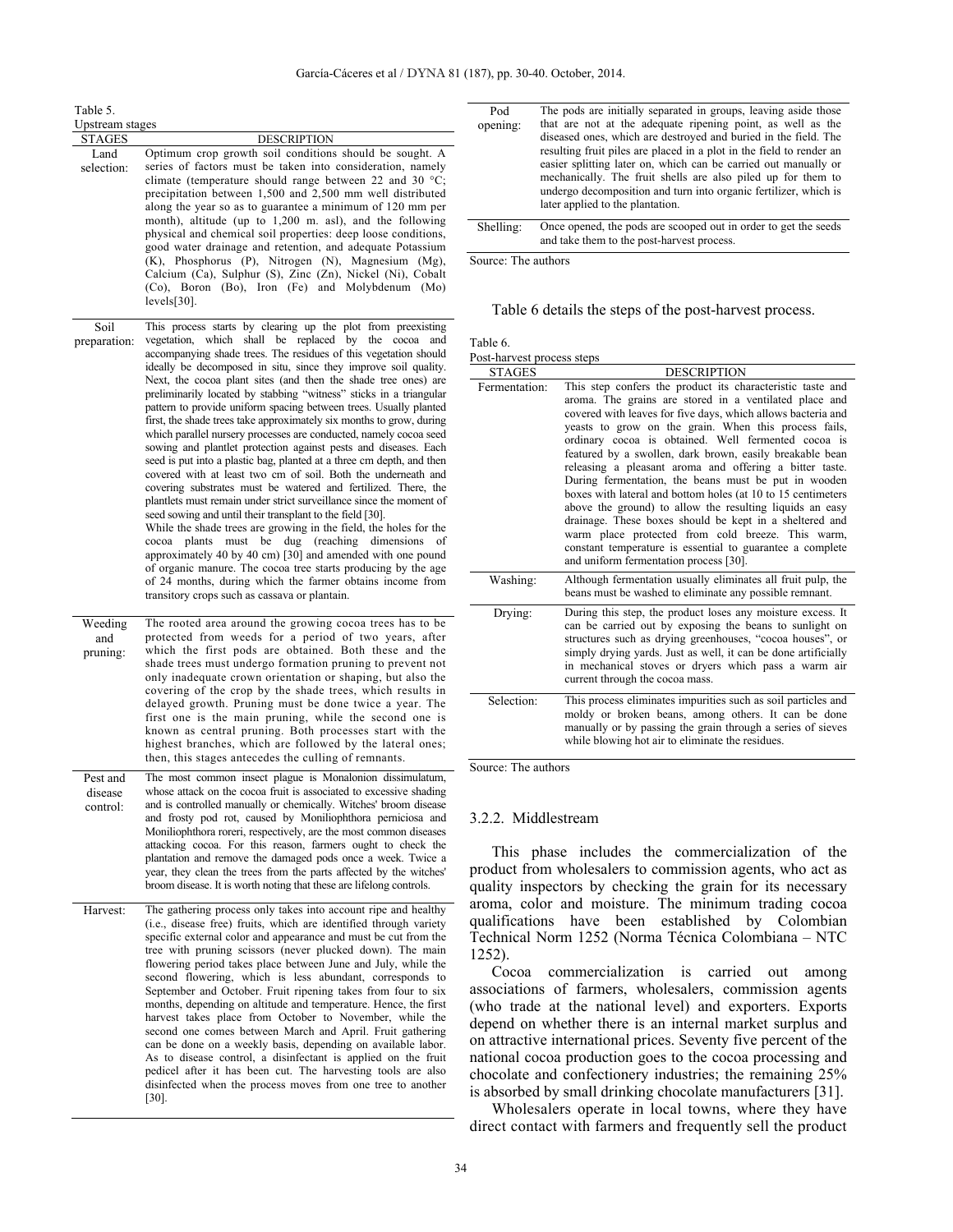they get to commission agents [23]. This product has low quality, since it is stored with other merchandise goods for prolonged periods. The price is fixed according to moisture and spoiled bean content. Wholesalers frequently omit applying NTC 1252 because the elevated national demand currently leads them to stock huge amounts of product at the expense of quality, thus paying the same for different product qualities. In face of this, many farmers dismiss complete fermentation in wooden boxes, instead resorting to grain fermentation in plastic fiber bags. The commercialization of this product, which is known as cacao en baba (pulpy cocoa), has a negative effect on grain quality.

| Table 7.                            |  |
|-------------------------------------|--|
| Middlestream transformation stages. |  |

| Roasting               | <b>Threshing</b>   | <b>Alkalinization</b> | Grinding<br>and pressing |
|------------------------|--------------------|-----------------------|--------------------------|
| The cocoa beans are    | <b>This</b>        | It is intended to     | this<br>During           |
| roasted to enhance     | process,           | neutralize<br>the     | the<br>process.          |
| chocolate taste<br>and | which<br><i>is</i> | acids<br>that         | heans<br>are             |
| aroma. During this     | carried out        | might be              | ground<br>to             |
| process, cocoa loses   | by                 | contained in the      | obtain cocoa             |
| moisture excess. It is | machines.          | bean, in order        | liquor, which            |
| worth noting that      | removes            | to prevent any        | then<br><b>1S</b>        |
| different bean types   | bean<br>the        | negative effect       | pressed<br>to            |
| require specific time  | shell,             | they may have         | separate                 |
| and temperature        | leaving            | chocolate<br>on       | cocoa butter             |
| combinations.          | only<br>the        | quality.              | from a solid             |
|                        | seeds.             |                       | known<br>mass            |

Source: Prepared by the authors based on Proexport, 2012, [4].



Figure 3: Manufacturing process of basic cocoa products Source: The authors

Representing the cocoa processing companies, commission agents operate in small towns, where they purchase and stock huge amounts of beans. The price they pay depends on bean size, number of grains in 100 grams, fermentation degree, moisture, impurities, spoiled bean content and presence of plagues. They usually receive bonuses for their purchase work from the companies they represent. When the commission agent is too far from the factory, the beans are sold to wholesalers [23].

Both wholesalers and commission agents sell the purchased product to the processing industry. The national market is under the influence of two economic signals, namely importing and exporting bean prices [27].

Regulation: cocoa regulation is assumed by entities taking action in both internal and external markets. The objective pursued by these organisms is to promote product consumption and regulate its price, offer and demand.

Within the Middlestream phase, Table 7 presents the most value adding processes of the cocoa SC, namely the transformation ones, which are carried out by the trading and processing companies.

After these processes, the resulting products split the SC: cocoa butter goes to chocolate, ice-cream, cosmetic and pharmaceutical production; while cocoa cake is employed for powdered cocoa or drinking chocolate.

#### 3.2.3. Downstream

This phase comprises the manufacturing and trading of the different final products obtained from the cocoa basic products resulting from the previous phase (Fig. 3).

In the International Standard Industrial Classification of all Economic Activities (ISIC), the two sub-sectors involved in this part of the SC are:

31191: manufacturing of chocolates and cocoa derivatives.

31192: manufacturing of chocolate confections.

The processing industry does the roasting, shelling and grinding of the grain [23]. An important portion of the resulting cocoa liquor goes to chocolate production. Drinking chocolate elaboration constitutes a lesser value adding process in which ground cocoa is mixed with sugar. For its part, the chocolate confectionery and covering industry mixes cocoa liquor with sugar, milk and cocoa butter. The cocoa liquor that is not employed in either of these processes is filtered to separate cocoa cake, which is solid, from cocoa butter, which is liquid. Cocoa cake is pulverized to obtain powdered cocoa, while cocoa butter is centrifuged, crystallized, molded and packed.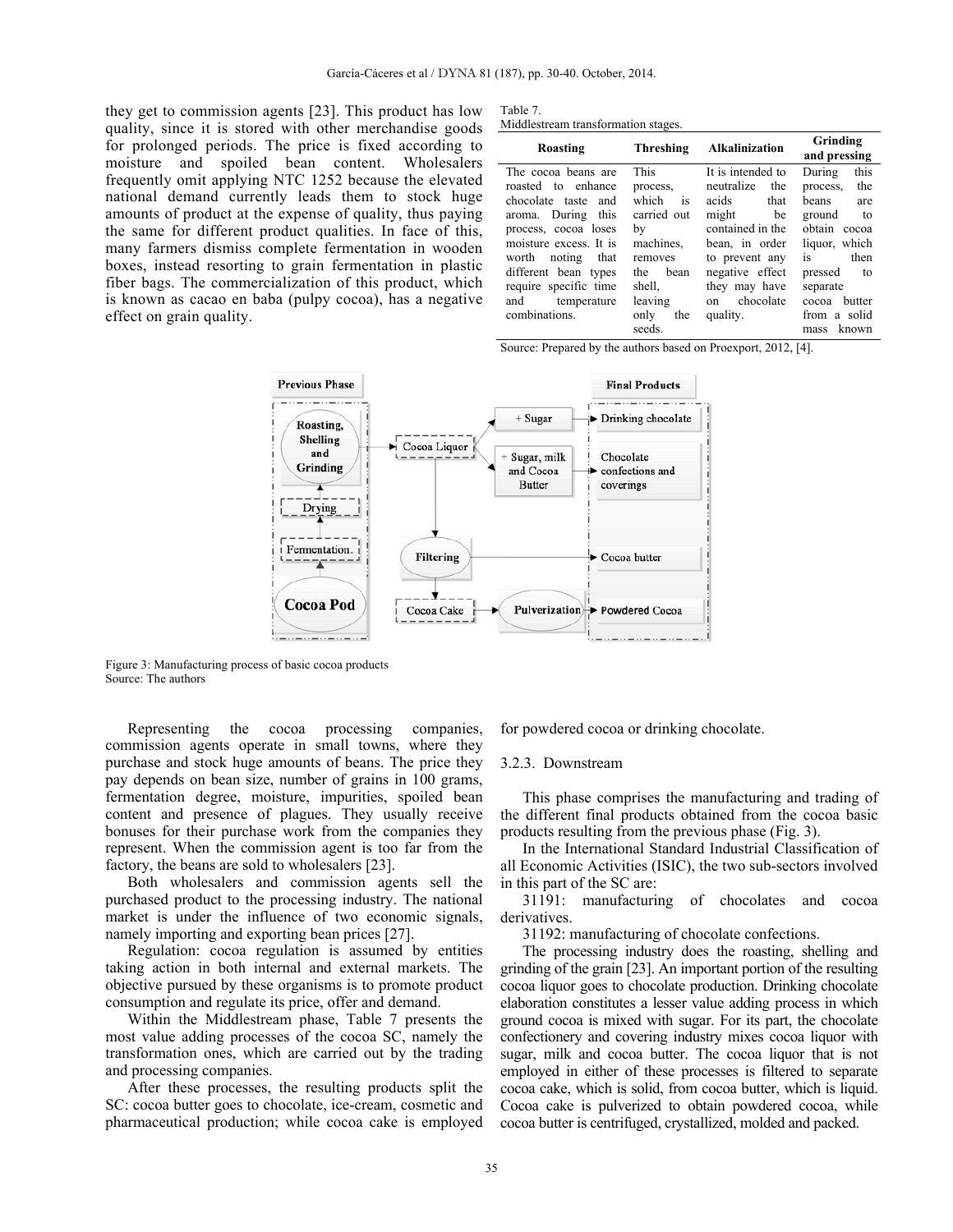(Table 8).

presented next.

| Table 8            |                                                                                              |
|--------------------|----------------------------------------------------------------------------------------------|
| Chocolate Types    |                                                                                              |
| <b>Chocolate</b>   | <b>Description</b>                                                                           |
| <b>Types</b>       |                                                                                              |
| <b>Black</b>       | Consists in cocoa cream with sugar, containing up to                                         |
| chocolate          | 70% cocoa                                                                                    |
| Milk chocolate     | Corresponds to black chocolate mixed with condensed<br>or powdered milk                      |
| White<br>chocolate | A mix of milk, sugar and cocoa butter, owing its color to<br>the lack of roasted cocoa grain |
| Liquid             | In which cocoa butter has been replaced with vegetable                                       |
| chocolate          | oil to keep a liquid mix; it is usually employed for                                         |
|                    | baking [32]. In the lines that follow, we will present a                                     |
|                    | general perspective of the different stages of the chain.                                    |

Source: The authors

| Specific<br>supplies    | material,<br>agrochemicals<br>Plant<br>and<br>pesticides; tools and equipment<br>for<br>cocoa growing and transformation. | Pest and disease management - Optimal cropping<br>conditions - Fertilization - Spatial distribution -<br>Checking for adequate environmental conditions - |
|-------------------------|---------------------------------------------------------------------------------------------------------------------------|-----------------------------------------------------------------------------------------------------------------------------------------------------------|
| Production              | Planting - Grafting - Pruning - Weeding<br>$\rightarrow$ - Fertilization - Shade management -<br>Harvest and post-harvest | Agroforestry systems - Control practices -<br>Traceability warranty                                                                                       |
| Warehousing<br>2, 3.4.1 | Gathering of dry and fresh beans<br>Selection - Storage                                                                   | Warranty of bean quality in terms of health,<br>harvest practices and optimal storage conditions                                                          |
| Trading                 | $\rightarrow$ Transport – Distribution - Sales                                                                            | Conformity to trading technical norm -Optimal<br>$\rightarrow$ transport conditions – Commission<br>agents -<br>Farmers                                   |
| Processing              | Cocoa liquor and cake $-$ Cocoa butter $-$<br>Cocoa powder - Confectionery                                                | Cleaning, husk removal, alkalinization                                                                                                                    |
| Market                  | Cooking - Consumption                                                                                                     | $\rightarrow$ Industrial processing                                                                                                                       |

Figure 4. Characterization of the Colombian cocoa value chain. Source: The authors

# *3.3. Description of the local supply chain*

# 3.3.1. Non-regulatory entities

Table 9 shows the Non-regulatory entities of the local SC:

# 3.3.2. Regulatory and development entities

These are guild and government institutions intended to provide technical or financial support to cocoa growers in order to promote and regulate the issues related to this commodity. The Colombian organizations in this category are introduced in Table 10.

| Table 9                                                     |  |
|-------------------------------------------------------------|--|
| Non-regulatory entities of the Colombian cocoa supply chair |  |
|                                                             |  |

| Table 9            |                                                                                                                                                                 |                                                                                                      | traders.                                                           |
|--------------------|-----------------------------------------------------------------------------------------------------------------------------------------------------------------|------------------------------------------------------------------------------------------------------|--------------------------------------------------------------------|
| <b>Entities</b>    | Non-regulatory entities of the Colombian cocoa supply chain<br>Role                                                                                             |                                                                                                      | The Fund for the Fir<br>Sector (Fondo par                          |
| Suppliers:         | They provide cocoa growers with agricultural<br>supplies such as tools, fertilizers, financial,<br>technological and transportation services, etc.              | Agropecuario) was<br>respond to the call 1<br>System. It is an aut<br>Finagro:<br>charge of managing |                                                                    |
| National growers:  | Supplying the chain with the cocoa grain.                                                                                                                       |                                                                                                      |                                                                    |
| Warehouses:        | Purchasing and stocking cocoa beans in order<br>to sell them to the commission agents.                                                                          |                                                                                                      | of the macro-econom<br>of the Bank of the Re                       |
| Commission agents: | Corresponding to cocoa grower cooperatives,<br>guilds, and individual farmers, they are<br>responsible for cocoa harvest purchase,<br>distribution and selling. |                                                                                                      | A public, non-cent<br>regime. It is in<br>knowledge and techn      |
| National industry: | It responds for cocoa grain processing into<br>several products like chocolate and cocoa<br>powder and butter, among others.                                    | Corpoica:                                                                                            | research, innovation<br>through researcher<br>Colombian agricultur |
| $\sim$<br>cross-   |                                                                                                                                                                 | $\alpha = \pi - 1$                                                                                   |                                                                    |

Source: The authors

Table 10

| Regulatory and development entities of the Colombian cocoa supply chain |  |
|-------------------------------------------------------------------------|--|
|                                                                         |  |

The great variety of existing chocolate products results from the various ingredients that are combined with four basic raw materials differentiated by their cocoa content

Both at the local and global levels, the stages of the cocoa SC differentiate through the activities, processes and market types they involve. At the national level, this chain comprises agricultural production, post-harvest processing, industrial transformation and end point commercialization of the manufactured goods. The agents of the VC are

| Regulatory and development entities of the Colombian cocoa supply chain |                                                                                                                                                                                                                                                                                                                                                                                                                                                                                                                              |  |  |
|-------------------------------------------------------------------------|------------------------------------------------------------------------------------------------------------------------------------------------------------------------------------------------------------------------------------------------------------------------------------------------------------------------------------------------------------------------------------------------------------------------------------------------------------------------------------------------------------------------------|--|--|
| <b>Entities</b>                                                         | Role                                                                                                                                                                                                                                                                                                                                                                                                                                                                                                                         |  |  |
| Fedecacao:                                                              | A national private law, non-profit guild association<br>grouping those cocoa growers operating in the country<br>who have manifested their intention to be part of it.                                                                                                                                                                                                                                                                                                                                                       |  |  |
| Ecocacao<br>(cooperative<br>association):                               | A non-profit business associative organization made up<br>of farmer families and people related to this SC at<br>different phases. Its main objective is the economic<br>progress of its associates, for which purpose it delivers                                                                                                                                                                                                                                                                                           |  |  |
| Aprocasur:                                                              | Non-profit agricultural organization opened to all cocoa<br>growers without any racial, religious or political                                                                                                                                                                                                                                                                                                                                                                                                               |  |  |
| Local<br>and<br>regional<br>associations:                               | These are regional not-for-profit private agricultural<br>companies associated to the two first links of the chain.<br>For example, Asocati, located the municipality of Tibú,<br>Norte de Santander, gathers cocoa bean producers and<br>traders                                                                                                                                                                                                                                                                            |  |  |
| Finagro:                                                                | The Fund for the Financial Support of the Agricultural<br>Sector (Fondo para el Financiamiento del sector<br>Agropecuario) was created through Law 1 of 1990 to<br>respond to the call for an Agricultural Credit National<br>System. It is an autonomous specialized institution in<br>charge of managing credit resources which are scattered<br>in several entities. Finagro is a complementary variant<br>of the macro-economic policy of the Board of Directors<br>of the Bank of the Republic (Banco de la República). |  |  |
| Corpoica:                                                               | A public, non-centralized entity with a private law<br>regime. It is in charge of generating scientific<br>knowledge and technological solutions not only through<br>research, innovation and technology transfer, but also<br>through researcher training activities benefiting the<br>Colombian agricultural sector.                                                                                                                                                                                                       |  |  |

Source: The authors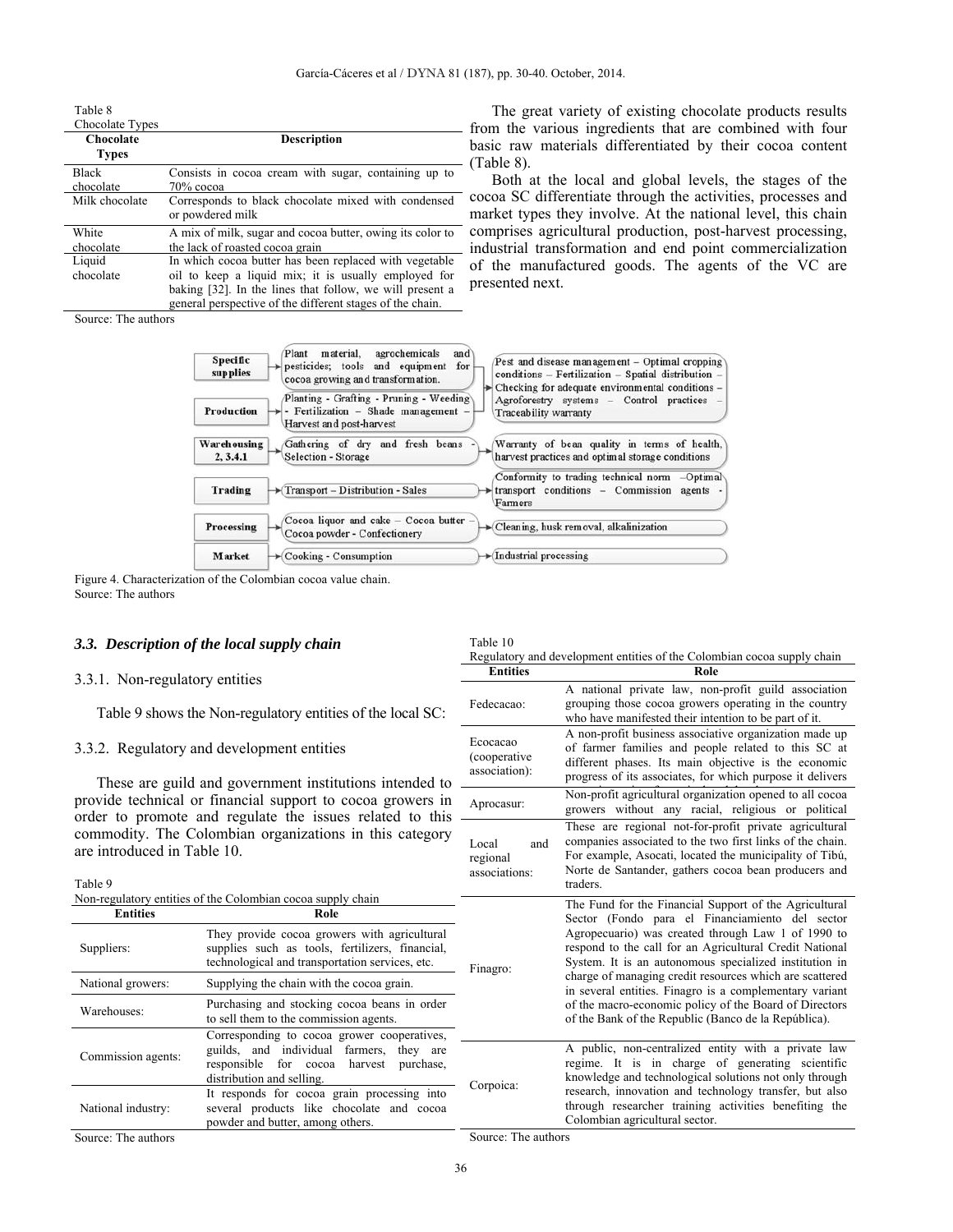# *3.4. Considerations about information and material flow*

Regarding the flow of materials, Colombian logistics is considered to be one of the most important limitations for SC competitiveness due to its considerable dependence on road transportation, the latter being particularly sensitive to climate change which, in turn, produces a stronger impact in tropical countries. In addition, the Colombian public servants in charge of transport infrastructure and maintenance are constantly criticized.

The Colombian cocoa SC is oriented to the local market. In this respect, during upstream and middlestream, materials are transported along a variety of roads that go from the farms themselves through country paths to tertiary and secondary roads, most of which are unsurfaced, thus bringing about costly technical difficulties that affect both farmers and traders. During downstream, transport is done along primary roads, where productivity is significantly improved, although it is far from the standards of the competing countries in the region.

For its part, information flow might constitute a larger difficulty because lack of communication and redundant flows take a considerable tall on upstream (and especially downstream) product quality and profitability as a consequence of middlestream expansion, which is basically devoted to transport and has created an unnecessary commercial link with speculative hues. Upstream and downstream are the most value-adding stages within the chain. Yet, a more thorough communication between them is necessary to guarantee profit quality and equality, which are considerably precarious for the upstream stage, thus urgently calling for price improvement.

# **4. Analysis of results**

In the lines that follow we synthesize the fieldwork employed to confirm information and identify the sector's problems. This activity was carried out in plantations of the departments of Santander and Norte de Santander, where we researched cocoa cropping and commercial details; and in FEDECACAO (Bogota), where we conducted meetings with guild leaders about specific features and competitiveness of this SC.

Cocoa cultivation in Colombia has comparative advantages arising from favorable natural conditions for production determined by climate, humidity and environmental conservation due to agroforestry. Development agencies of the cocoa sector can take advantage of these conditions to develop strategies for future grain exports. However, most lands are located on sloppy areas that prevent mechanized work and make cultivation excessively labor demanding, thus raising logistic costs and hindering productivity and profitability.

An important part of cocoa production is classified as fine flavor cocoa, which is mainly used for the production of high-quality chocolates. But unlike the commercial policy of other countries such as Ecuador, there has been no proper promotion of the brand "Colombia" in terms of developing a quality culture among cocoa farmers. Sustainability strategies are required to achieve this goal.

Cocoa growing in Colombia is featured by abandonment and recovery of the plantation by the farmer. The reason for this are prolonged periods of unfavorable prices resulting in no income for the farmer, who finds it difficult to invest in crop maintenance. As a result, plantations receive only minimum or simply no attention. This leads to cycles of low national production and, consequently, to the importation of this commodity by the processing industry.

The presence of wholesalers in towns and country settlements comes to be a Colombian specific feature, inasmuch as they operate as credit agents for the farmers, who finally pay their debts with coming production. Government strategies intended for value adding, in situ processing of the grain (i.e., local agribusiness activity) should be implemented and evaluated. Such a strategy would not only strengthen cooperation and association among cocoa growers in the municipalities that concentrate production, but also improve, by adding value, the quality of life of the farmers and their families, who, after all, constitute the main agents of the cocoa-chocolate chain in Colombia.

From an economic standpoint, upstream is the most vulnerable phase, but also the one that produces the strongest social impact. The government should ideally develop downstream strategies, labor unions and business initiatives, which would position the brand "Colombia" as an icon of quality culture and first-rate production. For such purpose, it is important to implement in situ transformation processes and local performance controls and evaluations so as to strengthen cooperation and partnership between farmers in cocoa producing municipalities. This is likely to bring about a series of advantages: a) balanced production across regions at the national level, thus opening the possibility of a common front negotiation before the chocolate industry; b) value added increase throughout the chain, thus enhancing the quality of raw materials and final products and optimizing final prices; c) improved life quality of the cocoa growing families, thus advancing this activity as an effective alternative against the proliferation of illegal crops; and d) product and process innovation, which confers international prestige to the middlestream and downstream phases.

According to the latest Cocoa World Conference [33], greater cooperation is necessary among all actors in the chain in order to foster sustainability. Those efforts that help growers perceive more benefits from the wealth generated by the chain are likely to improve their quality of life, especially when children are involved. As well, it is important to move towards a more innovative, qualified, clean and environmentally friendly chain also taking food security, biodiversity and conservation of existing ecosystems into account. In this sense, Nutresa, a food industry trust operating in the department of Antioquia and its surroundings, has been conducting an important effort through which they supply cocoa growers with cropping resources from a specific fund for such purpose, without claiming any property on the farmers' lands. This is not only a more egalitarian way of sharing risks and benefits with all chain links, but also a value adding strategy for stakeholders.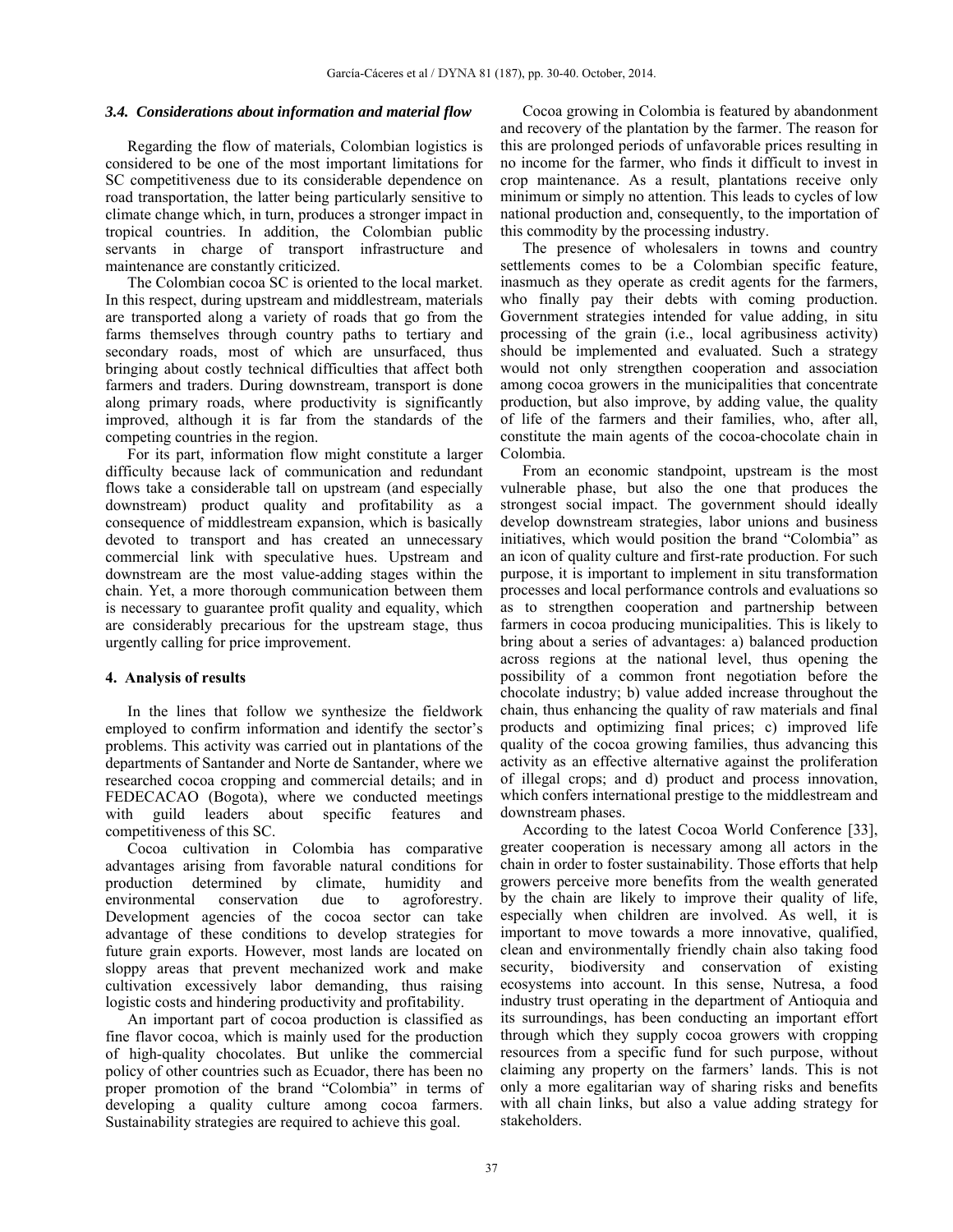From the current results it can be said that both the state and the sector should: a) conduct further analyses to determine how much land should be dedicated to this crop, looking forward to reducing subsidies to a minimum; b) ensure training that generates a quality culture as supported by Good Agricultural Practices; and c) facilitate soft credit and affordable extension services, which become more important in face of the risk associated to this activity, especially under the adverse effects of climate change. In turn, the cocoa guild ought to implement not only an observatory of best practices in all phases of this supply chain in order to ensure the quality of the brand "Colombia", but also a series of policies promoting the consumption of cocoa in Colombia, the penetration of emerging markets and the consolidation of those already in operation.

# **5. Conclusions and research perspectives**

The current study presents a clear perspective of the logistical processes involved in the cocoa SC and VC. It summarizes key local and global aspects of this chain, looking forward both to supporting future studies and aiding in the establishment of policies, strategies, tactics and operational possibilities for its different stages and processes. The methodology applied to characterize the chain provides an organized and detailed description of the stages through which cocoa and its derivatives are processed, thus identifying value added at each step.

Efforts should be made to render the chain as short as possible, in order to improve coordination, efficiency and flow traceability. Moreover, the current global cocoa agenda should be followed. In this respect, Colombia did not participate in the World Cocoa Conference in 2012, which followed the International Cocoa Agreement 2010.

The case of the cocoa growers of the department of Santander constitutes a reference standard in the sense that they are associated, which allows solving two important upstream aspects, namely quality assurance and price management. Unfortunately, this case seems to be an exception, since cocoa growers in the rest of the country certainly face a survival economy.

In summary, crop quality and crop productivity are the key aspects to generate the welfare of the chain, especially in the upstream phase. This involves investing in research for the development of new species and the renewal of crops.

Research perspectives relate to government and sector gray literature making use of the results of this work in search of policies and actions aimed at improving the chain. From the scientific point of view, it would be desirable to characterize other important agribusiness chains such as that of floriculture.

# **Acknowledgements**

Research work was supported by the project "Sustainability of cocoa production in the departments of Santander, Norte de Santander, Antioquia and Cundinamarca by means of life cycle assessment". This

work has been fully funded by the Administrative Department of Science, Technology, and Innovation<br>(COLCIENCIAS) of Colombia, Inter-American (COLCIENCIAS) of Colombia, Inter-American Development Bank (IDB) and World Bank (WB) BIRF, Project Reference 0371- 2012.

We express our gratitude to agronomic engineer Joshua Rangel for helpful collaboration in the development of this work. Just as well, we want to thank several agents of the Colombian cocoa supply chain for their contributions to our understanding of the sector's condition and troubleshooting, as listed below:

- Santa Isabel farm, locality of Llana Fría, municipality of San Vicente de Chucurí, Santander.
- · El Placer farm, locality of Hojarasco, municipality of El Carmen de Chucurí, Santander.
- Venecia farm, locality of Palmira, municipality of San Vicente de Chucurí, Santander.
- Los Samanes farm, locality of San Nicolás Bajo, municipality of Lebrija, Santander.
- Lomalinda farm, locality of Honduras Bajo, municipality of Rionegro, Santander.
- Santa Inés farm, locality of El Quinal Alto, municipality of El Carmen, Santander.
- Parcela 4 farm, locality of Manzanares, municipality of El Tarra, Norte de Santander.
- Sabanalarga farm, locality of La Perla, municipality of Tibú, Norte de Santander.
- El Porvenir farm, locality of La Miel, municipality of Sardinata, Norte de Santander.
- La Siberia farm, Locality of Nueva Frontera, municipality of Cúcuta, Norte de Sder.
- La Fortuna farm, locality of Caño Victoria, municipality of Tibú, Norte de Santander.
- Parcela 2 farm "Luz de la Verdad", locality of Caño Victoria, municipality of Tibú, Norte de Santander.
- · Parcela 7 farm, locality of Venecia, municipality of Tibú, Norte de Santander.
- San Antonio farm, locality of La Fortuna, municipality of Sardinata, Norte de Santander.
- El Diamante farm, locality of Bellavista, municipality of Sardinata, Norte de Santander.
- · Hogar Juvenil Campesino (Youth Farming Project), locality of El Caimán, municipality of Teorama, Norte de Santander.
- Las Marías farm, locality of Vijagual, municipality of Teorama, Norte de Santander.
- La Trinidad farm, locality of Nueva Victoria, municipality of Cúcuta, Norte de Sder.
- Sincelejo farm, locality of Venecia Guamalito, municipality of Tibú, Norte de Santander.
- · Villahermosa farm, locality of Campoeyuca, municipality of Tibú, Norte de Santander.
- La Arenosa farm, locality of El Llano, municipality of El Tarra, Norte de Santander.
- El Limoncito farm, locality of Los Curos, municipality of Sardinata, Norte de Santander.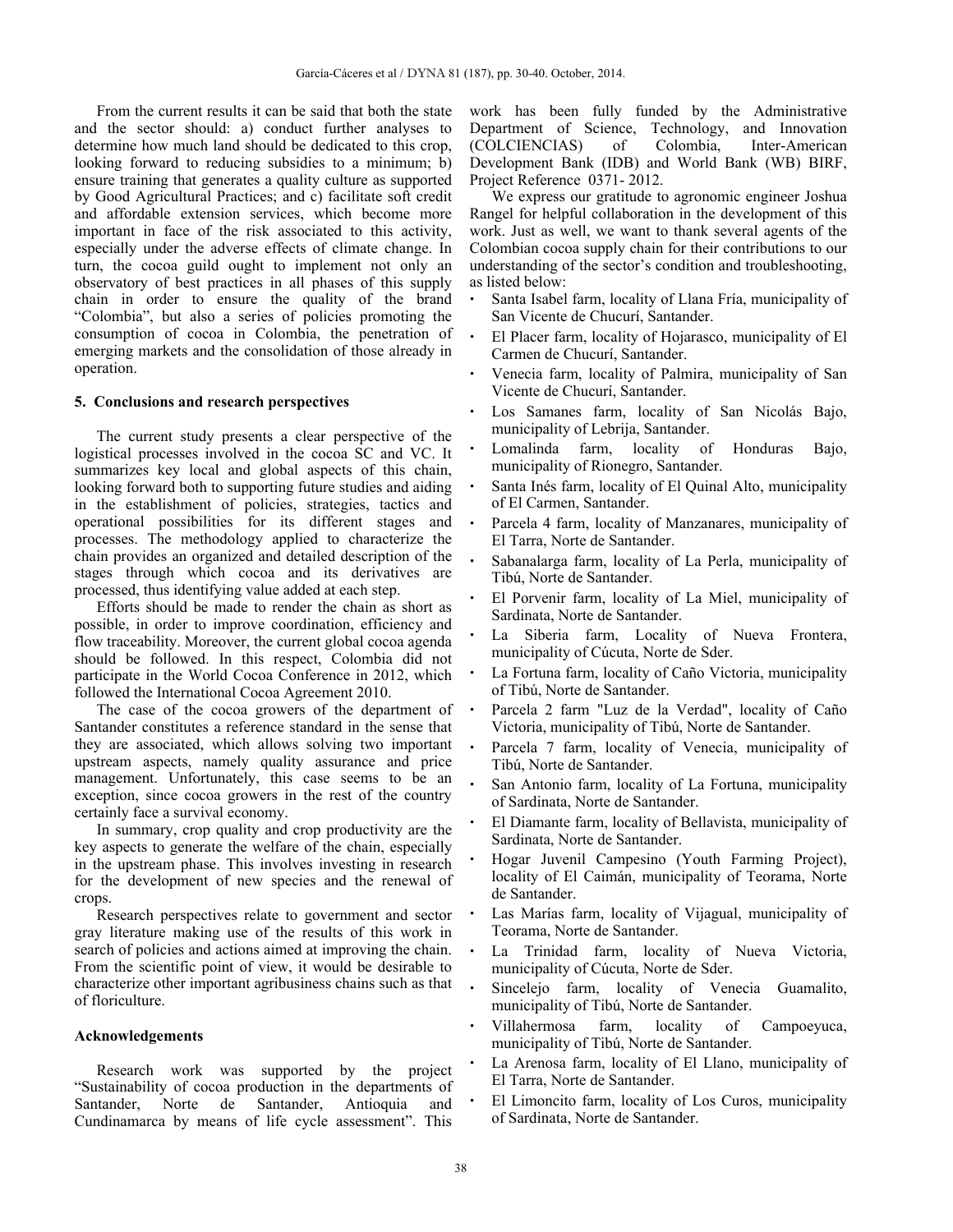- La Soñada farm, locality of La Pita, municipality of Sardinata, Norte de Santander.
- · Villa Antigua farm, locality of Astilleros, municipality of El Zulia, Norte de Santander.
- La Nacional farm (Nutresa Group), municipality of Támesis, Antioquia.
- El silencio farm, locality of Cámbulos, (in the small town of Aguaclara), municipality of Cúcuta, Norte de Santander.
- Las Acacias farm, locality of Cámbulos, municipality of Cúcuta, Norte de Santander.
- El Horizonte farm, locality of Bracitos, municipality of El Tarra, Norte de Santander.
- El Diviso farm, locality of Caño Victoria Norte, municipality of Tibú, Norte de Santander.

#### **References**

- [1] Porter, M.E., Managing Value: From competitive advantage to corporate strategy. Harvard Business Review, 65 (3), pp. 43-60. 1987.
- [2] Handfield, R.B and Nichols Jr., E.L., Introduction to supply chain management. Upper Saddle River, NJ: Prentice-Hall, 1999.
- [3] Ballou, R.H., Logística Administración de la Cadena de Suministro (Vol. 5ta Edición), México, 2004.
- [4] Proexport, Cacao Colombiano fino y de aroma, [Online], 2012, [date of reference August of 2012], Available at: http://www.inviertaencolombia.com.co/images/Perfil%20Cacao%20 2012.pdf
- [5] Departamento Administrativo Nacional de Estadística (DANE), Resultados generales Base 2005., 2011.
- [6] Williamson, O.E., Comparative economic organization: The analysis of discrete structural alternatives. Administrative Science Quarterly, 36 (2), pp. 269-296. 1991.
- [7] Dwyer, F.R., Schurr, P. and Oh, S., Developing buyer-seller relationships, Journal of Marketing, 51 (2), pp. 11-27.1987.
- [8] Grover, V. and Malhotra, M.K., Transaction cost framework in operations and supply Chain management research – Theory and measurement, Journal of Operations Management, 21 (4), pp. 457- 473. 2003.
- [9] Brennan, C.D., Integrating the healthcare supply chain, Healthcare Financial Management, 52 (1), pp. 31-34. 1998.
- [10] McKone-Sweet, K., Hamilton, P. and Willis, S., The ailing healthcare supply Chain: A prescription for change, Journal of Supply Chain Management, 40 (1), pp. 4-17. 2005.
- [11] Guiffrida, A. and Nagi, R., Cost characterizations of supply chain delivery performance, International Journal of Production Economics, 102, pp. 22-36. 2006.
- [12] Ernst, R. and Kamrad, B., Evaluation of supply chain structures through modularization and postponement. European Journal of Operational Research, 124, pp. 495-510. 2000.
- [13] Askarany, D., Yazdifar, H. and Askary, S., Supply chain management, activity-based costing and organizational factors, International Journal of Production Economics, 127, pp. 238-248. 2010.
- [14] Whicker, L., Bernon, M., Templar, S. and Mena, C., Understanding the relationships between time and cost to improve supply chain performance, International Journal of Production Economics, 121, pp 641-650. 2009.
- [15] García-Cáceres, R.G. and Olaya, E.S., Caracterización de las cadenas de valor y abastecimiento del sector Agroindustrial del Café, Cuadernos de Administración, 19 (31), pp. 197-217. 2007.
- [16] Stone, R.B. and Wood, K.L., Development of a functional basis for design, Journal of Mechanical Design, 122 (1), pp. 61-69. 2000.
- [17] Stone, R.B., Kurfman, M.A., Rajan, J.R. and Wood K.L., Functional modelling experimental studies, Design Engineering Technical Conferences, Pittsburgh (USA), 2001.
- [18] García-Cáceres, R.G., Olaya, E.S., Torres, S., Díaz, H.B. and Castro, H.F., Creación de valor en la cadena de abastecimiento del sector salud en Colombia, Cuadernos de Administración, 22 (39), pp. 235- 256. 2009.
- [19] Carrillo, J., Gantiva, J.C., Nieto, E and Yáñez, E., Implementación de buenas prácticas operativas. Lecture presented at IX Reunión Técnica de Palma de Aceite. Colombia [Online], 2010. [date of reference June of 2012]. Avalilable at: http://www.cenipalma.org/sites/ default/files/Implementaci%C3%B3n%20beunas%20pr%C3%A1cti cas%20operativas%20Frupalma.pdf.
- [20] García-Cáceres, R.G., Núñez, A.L., Ramírez, T.A. and Jaimes, S.A., Caracterización de la etapa Upstream de las cadenas de valor y de abastecimiento de palma de aceite en Colombia, DYNA, 80 (179), pp. 79-89. 2013.
- [21] García-Cáceres, R.G., Núñez, A.L., Ramírez, T.A. and Ortiz, O.O., Caracterización de la etapa Middlestream de las cadenas de valor y de abastecimiento de palma de aceite en Colombia, Reporte de investigación 02. Centro de investigaciones en Manufactura y Servicios CIMSER, 2012.
- [22] García-Cáceres, R.G. and Jaimes, S.A., Caracterización de las cadenas de valor y de abastecimiento del biodiesel en Colombia. Reporte de investigación 03, Centro de investigaciones en Manufactura y Servicios CIMSER 2012.
- [23] Espinal, C., Martínez, H. and Ortiz, L., La cadena de cacao en Colombia: Una mirada global de su estructura y dinámica 1991- 2005. Documento de trabajo No.92. Ministerio de Agricultura y Desarrollo Rural. Observatorio de Agrocadenas Colombia, [Online] 2005. [date of reference August of 2012]. Available at: http://www.agronet.gov.co/www/docs\_agronet/2005112145659\_car acterizacion\_cacao.pdf
- [24] Alvarado, E., Línea base para la Caracterización de la cadena productiva de cacao y diagnóstico de la cooperación entre actores. Informe de consultoría para Aprocacaho-Catie. Project Cacao Centroamérica. Cortes, Honduras. [Online] 2006. [date of reference March  $25<sup>th</sup>$  of  $2012$ ]. Available at: http://www.catie.ac.cr/BancoMedios/Documentos%20PDF/informe %20final%20cadena%20productiva%20honduras.pdf
- [25] International Cocoa Organization (ICCO), Growing Cocoa Origins of Cocoa and its spread around the world. [Online] 2012. [date of reference July of 2012]. Available at: http://www.icco.org/aboutcocoa/growing-cocoa.html
- [26] Federación Nacional de Cacaoteros. FEDECACAO, Producción Nacional de cacao en grano por municipio 2008-2009. [Online] 2007. [date of reference July of 2012]. Available at: http://www.fedecacao.com.co/cw/index.php?secinfo=15
- [27] Ministry of Agriculture and Rural Development. Fondo de estabilización de precios del cacao. Federación Nacional de Cacaoteros (FEDECACAO). [Online] 2010. [date of reference September of 20121 Available at: http://es.scribd.com/doc/210143086/Fedecacao-2007-Guia-tecnicapara-el-cultivo-del-cacao-2%C2%AA-ed
- [28] Castellanos, O.F., Torres, L.M, Fonseca, S.L., Montañez, V.M. and Sánchez, A. Agenda Prospectiva de investigación y desarrollo tecnológico para la cadena productiva de cacao-chocolate en Colombia In: Ministerio de Agricultura y Desarrollo Rural. Universidad Nacional de Colombia. Grupo de investigación y desarrollo en gestión, productividad y competitividad BioGestión. [Online] 2007. [date of reference July of 2012]. Available at: http://www.corpoica.org.co/SitioWeb/Archivos/Publicaciones/Publi cableFinalCacao.pdf
- [29] Pinzón-Useche, J.M. and Rojas-Ardila, J., Guía técnica para el cultivo del cacao. 2nd edition, FEDECACAO, 2007.
- [30] Ministerio de Agricultura y Federación Nacional de Cacaoteros (Fondo Nacional del Cacao - FEDECACAO), Guía Ambiental para el cultivo del cacao. [Online] 2013. [date of reference June of 2013]. Available at: http://www.fedecacao.com.co/site/images/recourses/pub\_doctecnico s/fedecacao-pub-doc\_05B.pdf
- [31] Gil-Vallejo, L.F., Guía de campo para la identificación y manejo de enfermedades y plagas en el cultivo de mango. Corporación Colombiana de Investigación agropecuaria. CORPOICA. [Online]